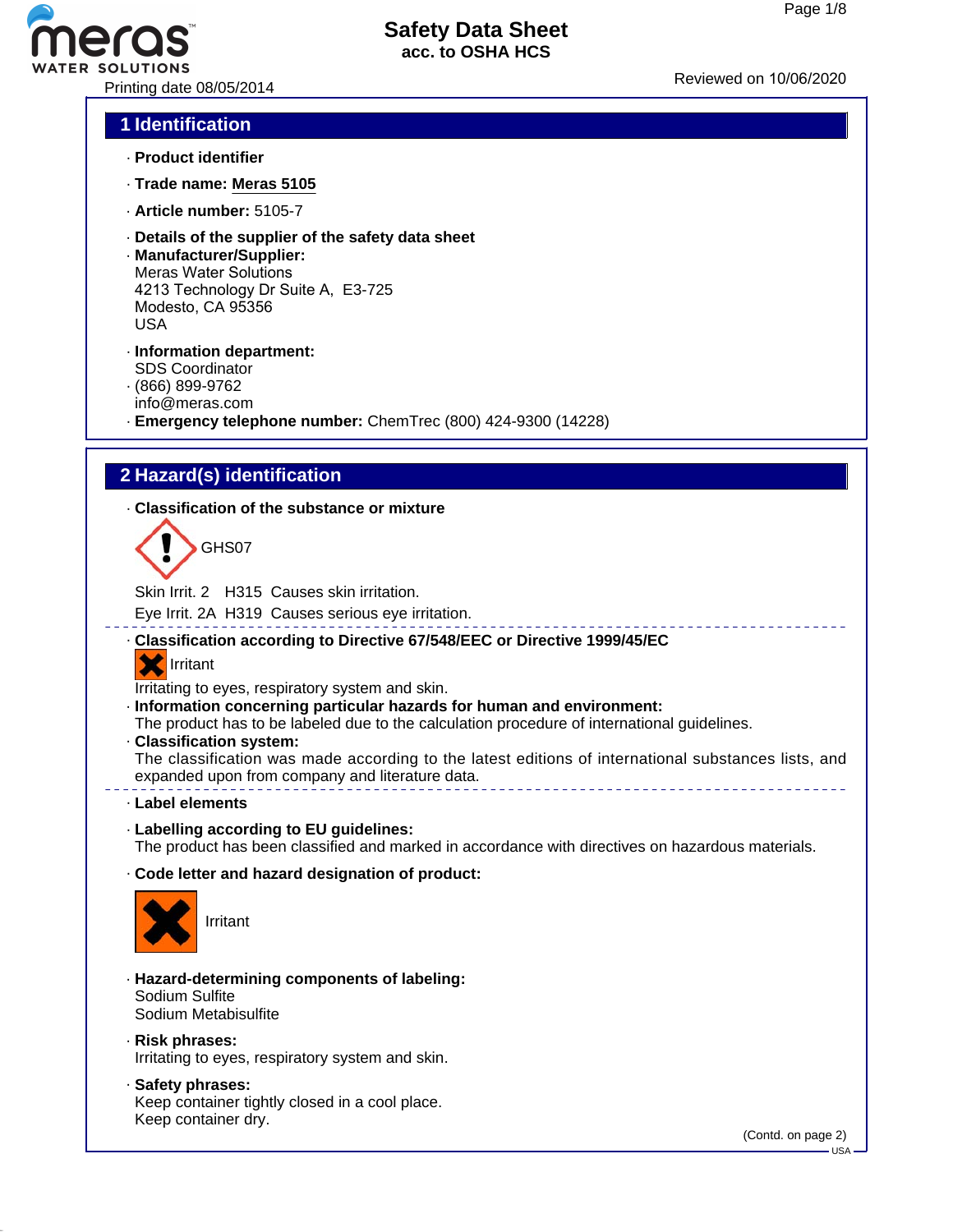# R SOLUTIONS<br>Printing date 08/05/2014 Printing date 08/05/2014

#### **Safety Data Sheet acc. to OSHA HCS**

**Trade name: Meras 5105**



#### **3 Composition/information on ingredients**

- · **Chemical characterization: Mixtures**
- · **Description:** Mixture of the substances listed below with nonhazardous additions.
- · **Dangerous components:**
- 7757-83-7 Sodium Sulfite 10-15%
- 7681-57-4 Sodium Metabisulfite 5-10% of the state  $\vert$  5-10%

#### **4 First-aid measures**

- · **Description of first aid measures**
- · **After inhalation:** In case of unconsciousness place patient stably in side position for transportation.
- · **After skin contact:** Immediately wash with water and soap and rinse thoroughly.
- · **After eye contact:**
- Rinse opened eye for several minutes under running water. If symptoms persist, consult a doctor.
- · **After swallowing:** If symptoms persist consult doctor.
- · **Most important symptoms and effects, both acute and delayed** No further relevant information available.
- · **Indication of any immediate medical attention and special treatment needed** No further relevant information available.

## **5 Fire-fighting measures**

- · **Extinguishing media**
- · **Suitable extinguishing agents:**
- CO2, extinguishing powder or water spray. Fight larger fires with water spray or alcohol resistant foam. · **Special hazards arising from the substance or mixture**
- During heating or in case of fire poisonous gases are produced.

(Contd. on page 3)

USA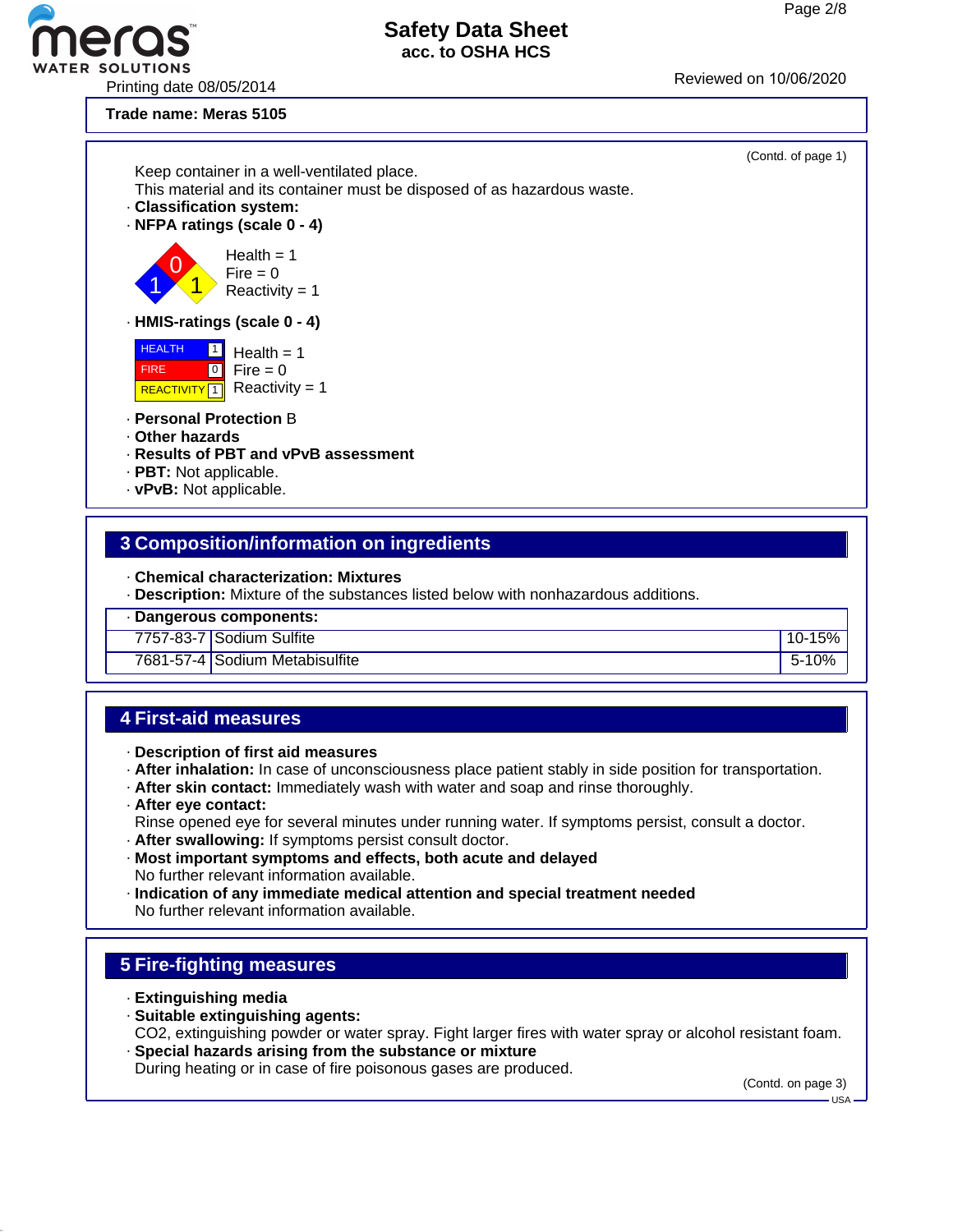Printing date 08/05/2014 **Printing** date 08/05/2020

**Trade name: Meras 5105**

- · **Advice for firefighters**
- · **Protective equipment:** Mouth respiratory protective device.

#### **6 Accidental release measures**

- · **Personal precautions, protective equipment and emergency procedures** Mount respiratory protective device.
- · **Environmental precautions:** Do not allow product to reach sewage system or any water course. Inform respective authorities in case of seepage into water course or sewage system. Dilute with plenty of water. Do not allow to enter sewers/ surface or ground water.
- · **Methods and material for containment and cleaning up:** Absorb with liquid-binding material (sand, diatomite, acid binders, universal binders, sawdust). Ensure adequate ventilation.
- · **Reference to other sections** See Section 7 for information on safe handling. See Section 8 for information on personal protection equipment. See Section 13 for disposal information.

## **7 Handling and storage**

- · **Precautions for safe handling** Ensure good ventilation/exhaustion at the workplace. Prevent formation of aerosols.
- · **Information about protection against explosions and fires:** Keep respiratory protective device available.
- · **Conditions for safe storage, including any incompatibilities**
- · **Storage:**
- · **Requirements to be met by storerooms and receptacles:** The recommended storage temperature is above 32F, preferably at room temperature (70F) Store closed containers in a cool, dry, well-ventilated area with acid-resistant floors. Keep out of direct sunlight and away from water, heat and incompatible materials.
- · **Information about storage in one common storage facility:** Not required.
- · **Further information about storage conditions:** Keep receptacle tightly sealed. Store in cool, dry conditions in well sealed receptacles. · **Specific end use(s)** No further relevant information available.

# **8 Exposure controls/personal protection**

- · **Additional information about design of technical systems:** No further data; see item 7.
- · **Control parameters**

· **Components with limit values that require monitoring at the workplace:**

- **7681-57-4 Sodium Metabisulfite**
- REL Long-term value: 5 mg/m<sup>3</sup>
- TLV Long-term value:  $5 \text{ mg/m}^3$

(Contd. on page 4)



(Contd. of page 2)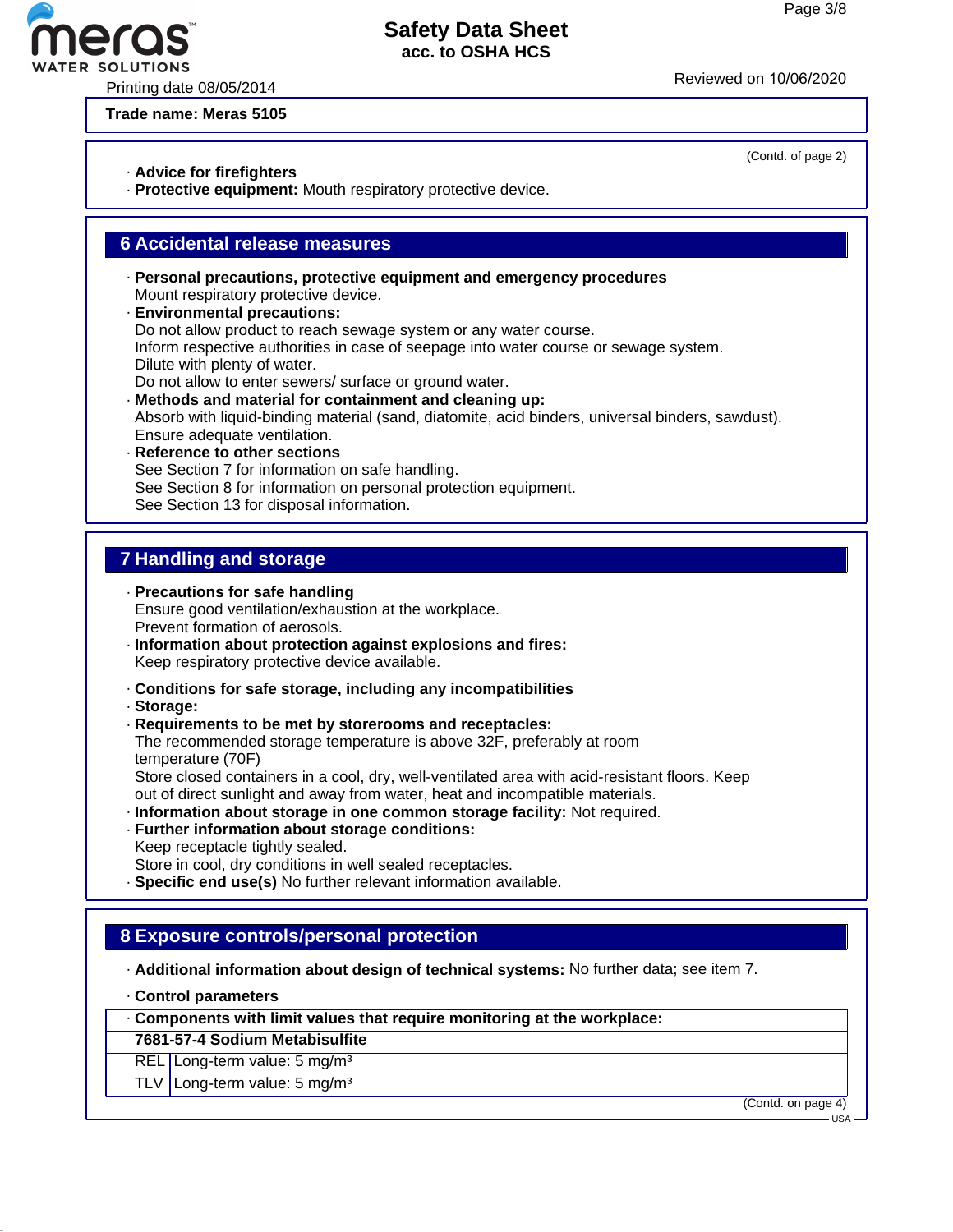(Contd. of page 3)

# **Safety Data Sheet acc. to OSHA HCS**

Printing date 08/05/2014 Reviewed on 10/06/20<sup>20</sup>

**Pro** 

**Trade name: Meras 5105**

|                                                                                                                                                                                                                                                                                                                                                                       | . Additional information: The lists that were valid during the creation were used as basis.                                                                                                                                                                                                                                                                                                                                                                                                                                                                                                                                                                                                                                                       |
|-----------------------------------------------------------------------------------------------------------------------------------------------------------------------------------------------------------------------------------------------------------------------------------------------------------------------------------------------------------------------|---------------------------------------------------------------------------------------------------------------------------------------------------------------------------------------------------------------------------------------------------------------------------------------------------------------------------------------------------------------------------------------------------------------------------------------------------------------------------------------------------------------------------------------------------------------------------------------------------------------------------------------------------------------------------------------------------------------------------------------------------|
| · Exposure controls<br>· Personal protective equipment:<br>· General protective and hygienic measures:<br>Keep away from foodstuffs, beverages and feed.<br>Immediately remove all soiled and contaminated clothing.<br>Wash hands before breaks and at the end of work.<br>Avoid contact with the eyes and skin.<br>· Breathing equipment:<br>· Protection of hands: | In case of brief exposure or low pollution use respiratory filter device. In case of intensive or longer<br>exposure use respiratory protective device that is independent of circulating air.                                                                                                                                                                                                                                                                                                                                                                                                                                                                                                                                                    |
| Protective gloves                                                                                                                                                                                                                                                                                                                                                     |                                                                                                                                                                                                                                                                                                                                                                                                                                                                                                                                                                                                                                                                                                                                                   |
| preparation/ the chemical mixture.<br>degradation<br>Material of gloves<br>be checked prior to the application.<br>· Penetration time of glove material<br>to be observed.<br>· Eye protection:<br>Tightly sealed goggles                                                                                                                                             | The glove material has to be impermeable and resistant to the product the substance the preparation.<br>Due to missing tests no recommendation to the glove material can be given for the product/ the<br>Selection of the glove material on consideration of the penetration times, rates of diffusion and the<br>The selection of the suitable gloves does not only depend on the material, but also on further marks of<br>quality and varies from manufacturer to manufacturer. As the product is a preparation of several<br>substances, the resistance of the glove material can not be calculated in advance and has therefore to<br>The exact break through time has to be found out by the manufacturer of the protective gloves and has |
|                                                                                                                                                                                                                                                                                                                                                                       |                                                                                                                                                                                                                                                                                                                                                                                                                                                                                                                                                                                                                                                                                                                                                   |
| 9 Physical and chemical properties                                                                                                                                                                                                                                                                                                                                    |                                                                                                                                                                                                                                                                                                                                                                                                                                                                                                                                                                                                                                                                                                                                                   |
| · Information on basic physical and chemical properties<br>· General Information<br>· Appearance:                                                                                                                                                                                                                                                                     |                                                                                                                                                                                                                                                                                                                                                                                                                                                                                                                                                                                                                                                                                                                                                   |
| Form:<br>Color:                                                                                                                                                                                                                                                                                                                                                       | Liquid<br>Clear, Amber Liquid                                                                                                                                                                                                                                                                                                                                                                                                                                                                                                                                                                                                                                                                                                                     |
| · Odor:                                                                                                                                                                                                                                                                                                                                                               | Sweetish                                                                                                                                                                                                                                                                                                                                                                                                                                                                                                                                                                                                                                                                                                                                          |
| · Odour threshold:                                                                                                                                                                                                                                                                                                                                                    | Not determined.                                                                                                                                                                                                                                                                                                                                                                                                                                                                                                                                                                                                                                                                                                                                   |
| $\cdot$ pH-value at 20 °C (68 °F):                                                                                                                                                                                                                                                                                                                                    | 6.7                                                                                                                                                                                                                                                                                                                                                                                                                                                                                                                                                                                                                                                                                                                                               |
| Change in condition<br><b>Melting point/Melting range:</b><br><b>Boiling point/Boiling range:</b>                                                                                                                                                                                                                                                                     | Undetermined.<br>$> 100 °C$ ( $> 212 °F$ )                                                                                                                                                                                                                                                                                                                                                                                                                                                                                                                                                                                                                                                                                                        |
| · Flash point:                                                                                                                                                                                                                                                                                                                                                        | Not applicable.                                                                                                                                                                                                                                                                                                                                                                                                                                                                                                                                                                                                                                                                                                                                   |

 $-$  USA

(Contd. on page 5)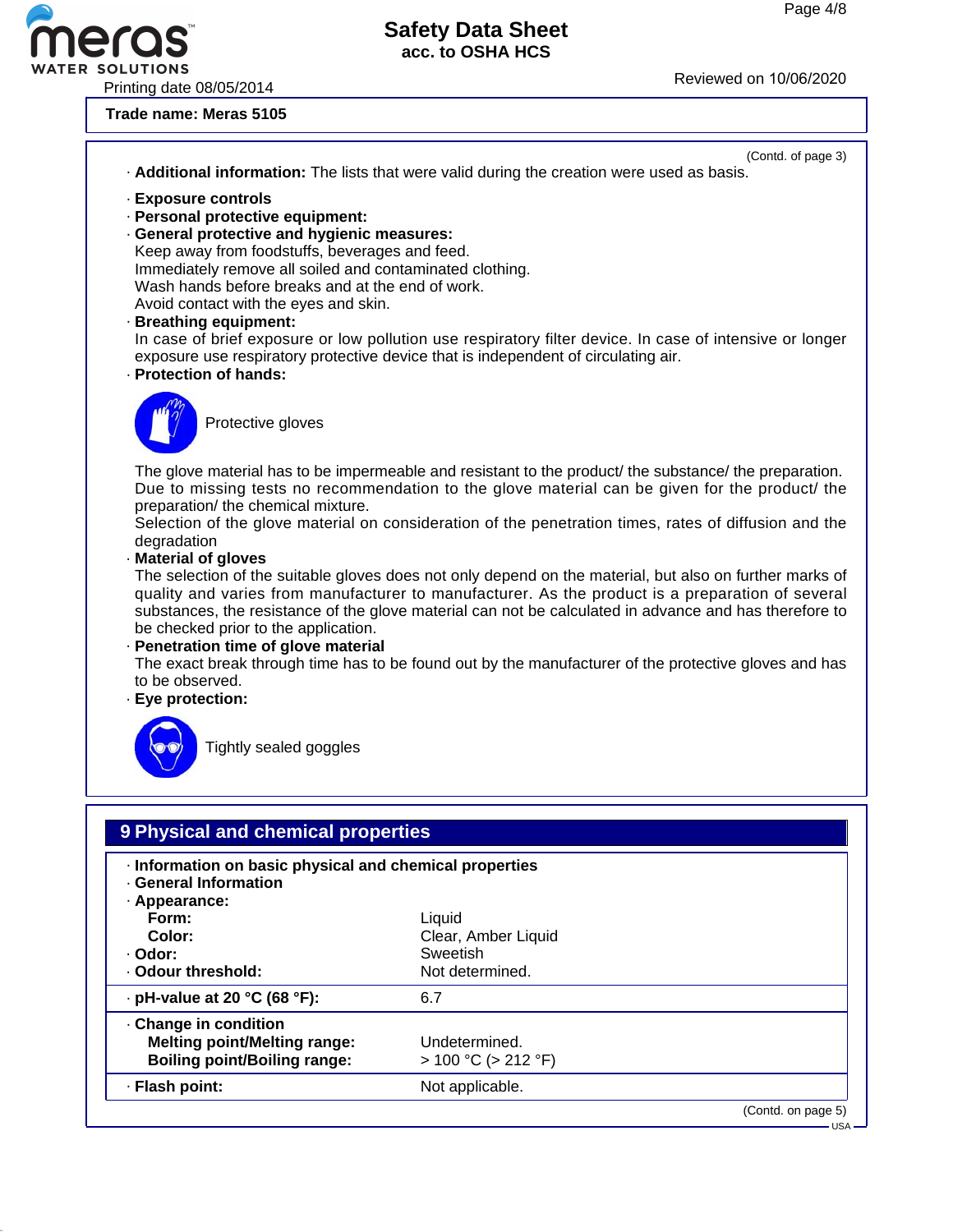

ER SOLUTIONS<br>Printing date 08/05/2014 Printing date 08/05/2014

**Trade name: Meras 5105**

|                                                                         | (Contd. of page 4)                                                       |  |  |
|-------------------------------------------------------------------------|--------------------------------------------------------------------------|--|--|
| · Flammability (solid, gaseous):                                        | Not applicable.                                                          |  |  |
| · Ignition temperature:                                                 |                                                                          |  |  |
| <b>Decomposition temperature:</b>                                       | Not determined.                                                          |  |  |
| · Auto igniting:                                                        | Product is not selfigniting.                                             |  |  |
| · Danger of explosion:                                                  | Product does not present an explosion hazard.                            |  |  |
| <b>· Explosion limits:</b><br>Lower:<br>Upper:                          | Not determined.<br>Not determined.                                       |  |  |
| · Vapor pressure:                                                       | Not determined.                                                          |  |  |
| Density:<br>· Relative density<br>· Vapor density<br>· Evaporation rate | Not determined.<br>Not determined.<br>Not determined.<br>Not determined. |  |  |
| · Solubility in / Miscibility with<br>Water:                            | Fully miscible.                                                          |  |  |
|                                                                         | - Partition coefficient (n-octanol/water): Not determined.               |  |  |
| · Viscosity:<br>Dynamic:<br>Kinematic:                                  | Not determined.<br>Not determined.                                       |  |  |
| · Solvent content:<br><b>Organic solvents:</b><br>· Other information   | $0.0\%$<br>No further relevant information available.                    |  |  |

# **10 Stability and reactivity**

- · **Reactivity**
- · **Chemical stability**
- · **Thermal decomposition / conditions to be avoided:**

No decomposition if used according to specifications.

- · **Possibility of hazardous reactions** No dangerous reactions known.
- · **Conditions to avoid** No further relevant information available.
- · **Incompatible materials:** No further relevant information available.
- · **Hazardous decomposition products:** No dangerous decomposition products known.

# **11 Toxicological information**

- · **Information on toxicological effects**
- · **Acute toxicity:**
- · **Primary irritant effect:**
- · **on the skin:** Irritant to skin and mucous membranes.
- · **on the eye:** Irritating effect.
- · **Sensitization:** No sensitizing effects known.
- · **Additional toxicological information:**

The product shows the following dangers according to internally approved calculation methods for preparations:

(Contd. on page 6)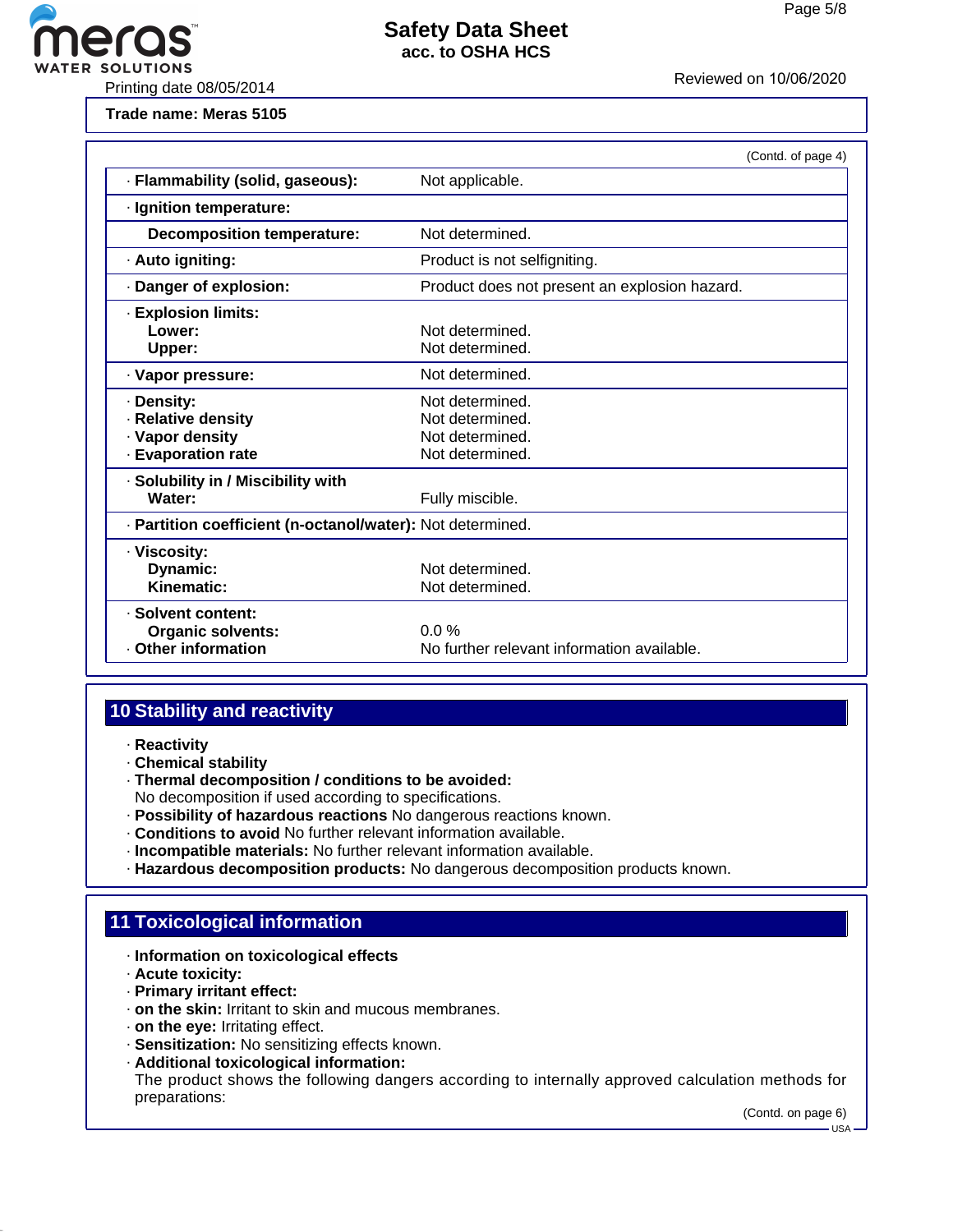(Contd. of page 5)

#### **Safety Data Sheet acc. to OSHA HCS**

Printing date 08/05/2014<br>Printing date 08/05/2014

**Trade name: Meras 5105**

Irritant

- · **Carcinogenic categories**
- · **IARC (International Agency for Research on Cancer)**

None of the ingredients is listed.

#### · **NTP (National Toxicology Program)**

None of the ingredients is listed.

· **OSHA-Ca (Occupational Safety & Health Administration)**

None of the ingredients is listed.

# **12 Ecological information**

- · **Toxicity**
- · **Aquatic toxicity:** No further relevant information available.
- · **Persistence and degradability** No further relevant information available.
- · **Bioaccumulative potential** No further relevant information available.
- · **Mobility in soil** No further relevant information available.
- · **Additional ecological information:**

· **General notes:**

Water hazard class 1 (Self-assessment): slightly hazardous for water

Do not allow undiluted product or large quantities of it to reach ground water, water course or sewage system.

- · **Results of PBT and vPvB assessment**
- · **PBT:** Not applicable.
- · **vPvB:** Not applicable.
- · **Other adverse effects** No further relevant information available.

# **13 Disposal considerations**

- · **Waste treatment methods**
- · **Recommendation:**

Must not be disposed of together with household garbage. Do not allow product to reach sewage system.

- · **Uncleaned packagings:**
- · **Recommendation:** Disposal must be made according to official regulations.
- · **Recommended cleansing agent:** Water, if necessary with cleansing agents.

| <b>14 Transport information</b>                |      |                               |
|------------------------------------------------|------|-------------------------------|
| · UN-Number<br>· DOT, IMDG, IATA               | Void |                               |
| · UN proper shipping name<br>· DOT, IMDG, IATA | Void |                               |
| · Transport hazard class(es)                   |      |                               |
| · DOT, IMDG, IATA<br>. Class                   | Void |                               |
|                                                |      | (Contd. on page 7)<br>– USA — |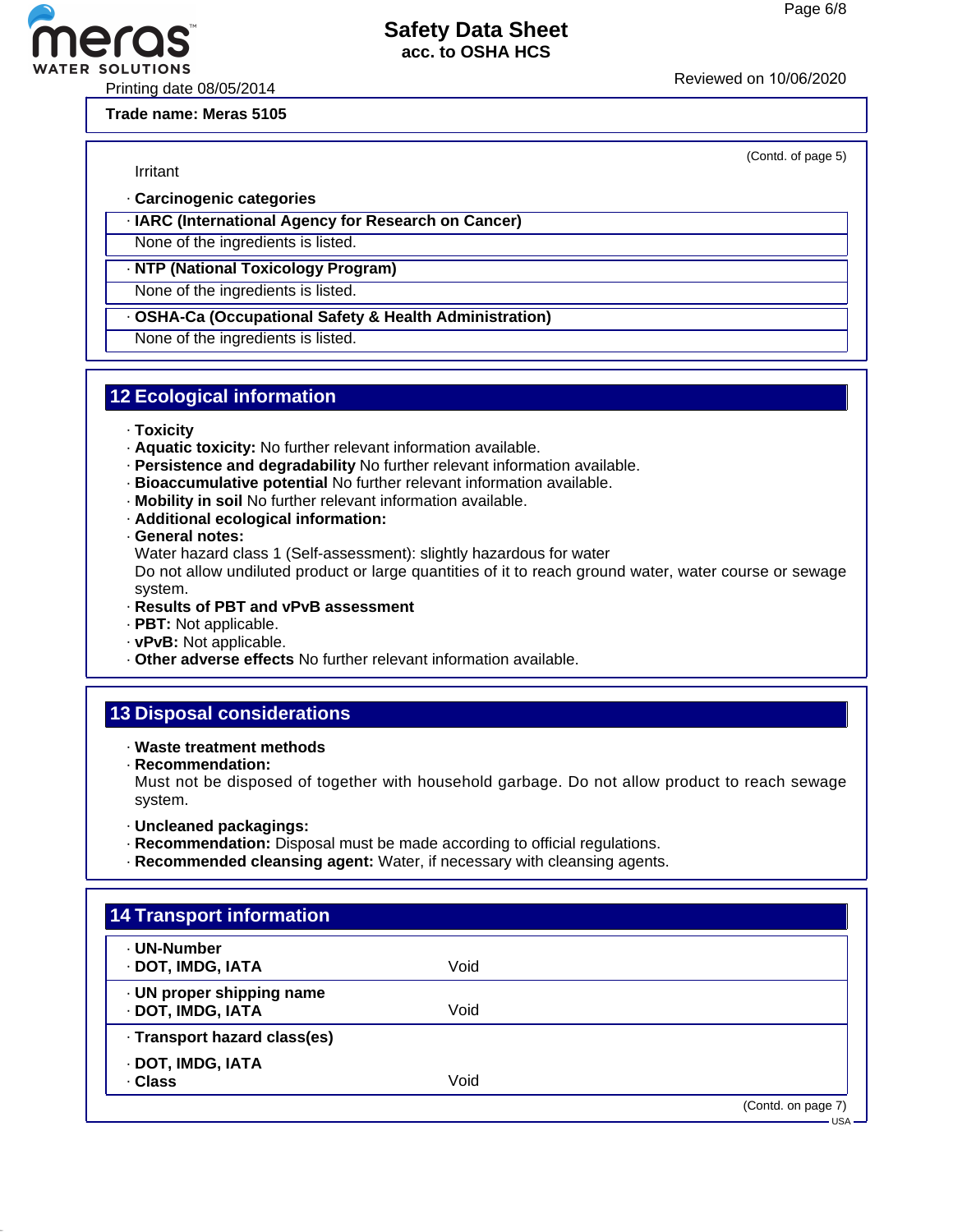

Printing date 08/05/2014 Reviewed on 10/06/20<sup>20</sup>

eros

**Trade name: Meras 5105**

|                                                                                                        |                 | (Contd. of page 6) |
|--------------------------------------------------------------------------------------------------------|-----------------|--------------------|
| · Packing group<br>· DOT, IMDG, IATA                                                                   | Void            |                    |
| <b>Environmental hazards:</b><br>· Marine pollutant:                                                   | No              |                    |
| · Special precautions for user                                                                         | Not applicable. |                    |
| - Transport in bulk according to Annex II of<br><b>MARPOL73/78 and the IBC Code</b><br>Not applicable. |                 |                    |
| · UN "Model Regulation":                                                                               | ۰               |                    |

#### **15 Regulatory information**

· **Safety, health and environmental regulations/legislation specific for the substance or mixture** · **Sara**

· **Section 355 (extremely hazardous substances):**

None of the ingredients is listed.

· **Section 313 (Specific toxic chemical listings):**

None of the ingredients is listed.

· **TSCA (Toxic Substances Control Act):**

All ingredients are listed.

· **Proposition 65**

· **Chemicals known to cause cancer:**

None of the ingredients is listed.

· **Chemicals known to cause reproductive toxicity for females:**

None of the ingredients is listed.

· **Chemicals known to cause reproductive toxicity for males:**

None of the ingredients is listed.

· **Chemicals known to cause developmental toxicity:**

None of the ingredients is listed.

#### · **Carcinogenic categories**

· **EPA (Environmental Protection Agency)**

None of the ingredients is listed.

· **TLV (Threshold Limit Value established by ACGIH)**

7681-57-4 Sodium Metabisulfite A4

#### · **NIOSH-Ca (National Institute for Occupational Safety and Health)**

None of the ingredients is listed.

· **Product related hazard informations:**

The product has been classified and marked in accordance with directives on hazardous materials. (Contd. on page 8)

 $-$ USA -